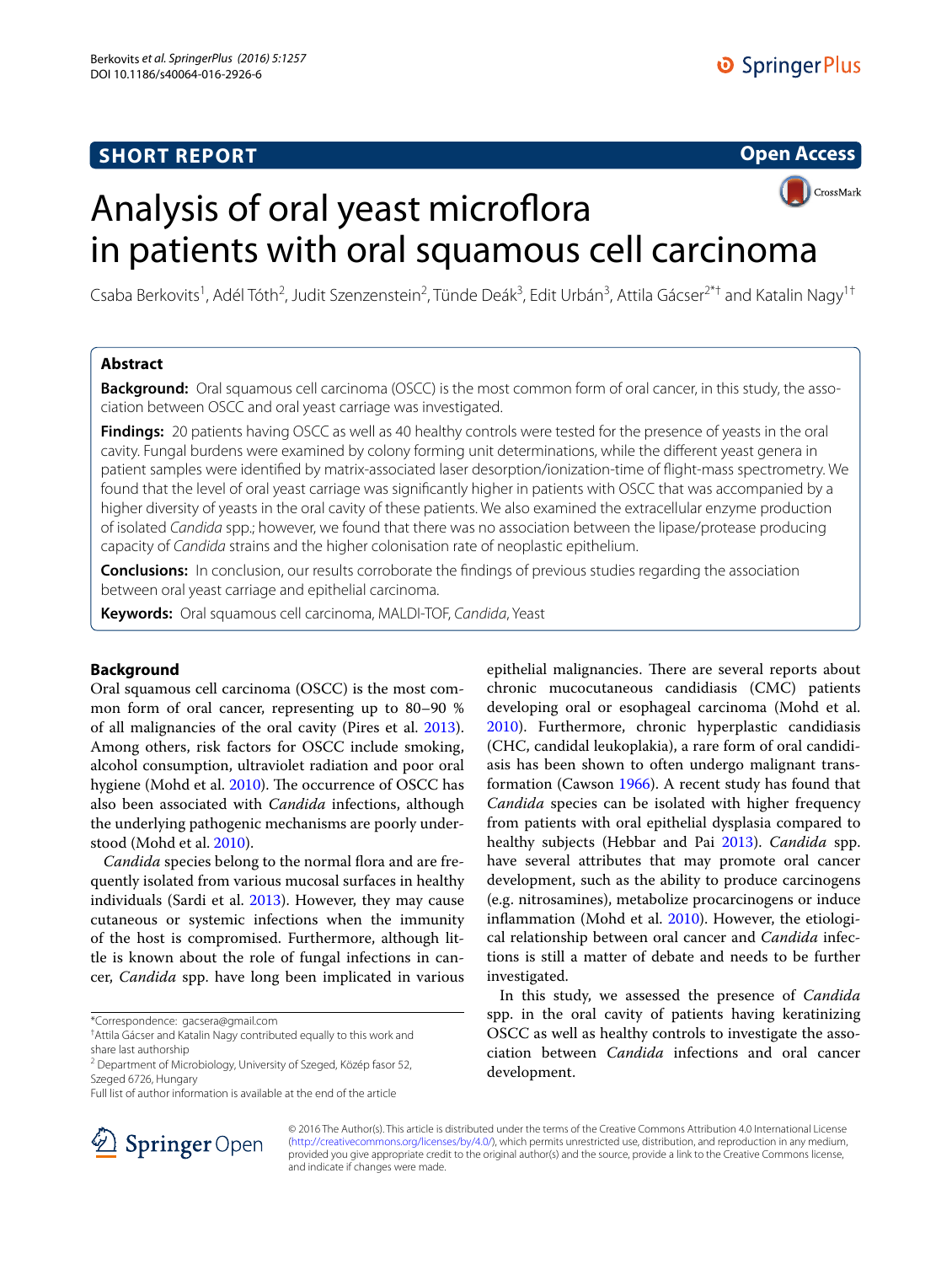## **Methods**

#### **Patients**

A total of 60 subjects [20 OSCC patients (14 males, 6 females, median age: 62 (61.95), range 44–86) and 40 controls (22 males, 18 females, median age: 67 (67.62), range 49–82)] were enrolled in this study. The patients and the controls were recruited from among the patients of the Departments of Dentoalveolar Surgery and Maxillofacial Surgery at the Faculties of Dentistry and Medicine at the University of Szeged. OSCC patients were eligible for this study if they had a histologically confirmed diagnosis and if they had not received any treatment for OSCC up to their participation. Controls were recruited from outpatients free of oral mucosal pathology who arrived for routine procedures (e.g. tooth extraction). The study design complied with the tenets of the Declaration of Helsinki in all respects, and it was approved by the Research Ethics Committee for Human Medical Biology at the University of Szeged. The participation was voluntary and it was based on informed consent. Before their enrolment, all subjects received information about the background, aims and procedures of the study, and they had to sign an informed consent form to signify that they opted for participation by their own free will and based on the information they got. Frequency and locations of cancer sites in oral cancer patients: T1: carcinoma fundi oris l.d., T2: carcinoma linguae l.d., T3: carcinoma hypopharyngis l.s., T4: carcinoma radicis linguae l.d., T5. carcinoma gingivae l.s., T6: carcinoma hypopharyngis l.s., T7: carcinoma linguae l.d, T8: carcinoma fundi oris l.s., T9: carcinoma fundi oris l.d., T10: carcinoma linguae l.s., T11: carcinoma radicis linguae l.s., T12: carcinoma linguae l.s., T13: carcinoma labii superioris vestibularis l.d., T14: carcinoma labii inferioris vestibularis l.s., T15: carcinoma mandibulae ging. l.d., T16: carcinoma labii inferioris vestibularis l.d., T17: carcinoma fundi oris et gingivae l.s., T18: carcinoma linguae l.d., T19: carcinoma fundi oris l.d., T20: carcinoma hypopharyngis l.d.

## **Oral samples**

Oral swabs were taken from a  $1 \text{ cm}^2$  area from two different locations in the oral cavity (in the case of OSCC patients, both from the surface of neoplastic and healthy epithelium). Samples were inoculated on Sabouraud dextrose agar plates and Sabouraud broth, both incubated for 7 days at room atmosphere, in 32 °C. Direct samples that tested negative for yeast growth on agar plates after the first 3 days were subcultured from the liquid medium and incubated again for 7 days (referred to as "subculture"). Basic identification of the isolated yeasts was carried out based on macro- and micro-scopic morphology, catalase test and CHROMagar Candida plates (Becton–Dickinson, UK), next MALDI-TOF (Bruker Daltonics, Bremen, Gr) analysis was carried out from all of the isolates.

#### **MALDI‑TOF‑MS**

Sample preparation was carried out according to the Bruker protocols using three methods: (1) direct transfer (DT), (2) extended direct transfer (eDT), and (3) ethanol (EtOH)–formic acid (FA) extraction. In the DT method, a thin smear of biological material was placed onto a target plate, which was immediately overlaid with 1 μl of alpha-cyano-4-hydroxycinnamic acid matrix solution (HCCA; Bruker Daltonics, Gr.), prepared according to the protocol of the manufacturer. In the eDT method, the biomass was treated with 1 μl of 70 % FA on the target plate prior to the HCCA matrix overlay. In the EtOH–FA method, one or two loops of yeast biomass (1 μl volume, sterile inoculation loop) was used for the crude protein extraction, as described previously (Lacroix et al. [2014](#page-4-4)). One microliter of the crude protein extract was spotted onto the target plate, and after air-drying, it was overlaid with  $1 \mu$  of HCCA matrix solution. For all methods, each tested strain was spotted in duplicate. Standard commercially available Bruker Daltonics database (BDAL) was used in this study: individual spectra using the MALDI Biotyper automated FlexControl software version 3.0 (Bruker Daltonics). The MALDI-TOF MS identification results were automatically classified using the log-score values generated by the MALDI Biotyper software (Bruker Daltonics, Germany), performed according to the manufacturer's instructions. Scores higher than 1.7 indicated genuslevel identification.

# **Analysis of lipase and protease activity**

Extracellular lipase activity of *Candida* strains was examined on YNB-rhodamine B plates as previously described (Nemeth et al. [2013\)](#page-4-5). Briefly, strains were inoculated onto YNB-rhodamine B (yeast nitrogen base) plates (Sigma-Aldrich) and incubated at 30 °C for 7 days. Lipase positivity was determined by the presence of pink halo around the colonies. For the detection of proteolytic activity, *Candida* strains were cultured on YCB-BSA (yeast carbon base—bovine serum albumin, Sigma-Aldrich) agar plates at 30 °C for 7 days, and proteolysis around the colonies was visualised by amido black (Sigma-Aldrich) staining (Nemeth et al. [2013\)](#page-4-5).

#### **Statistical analysis**

All statistical analyses have been performed by GraphPad Prism 5.0 software. Fisher's exact test, Mann–Whitney test or Wilcoxon signed-rank test were used wherever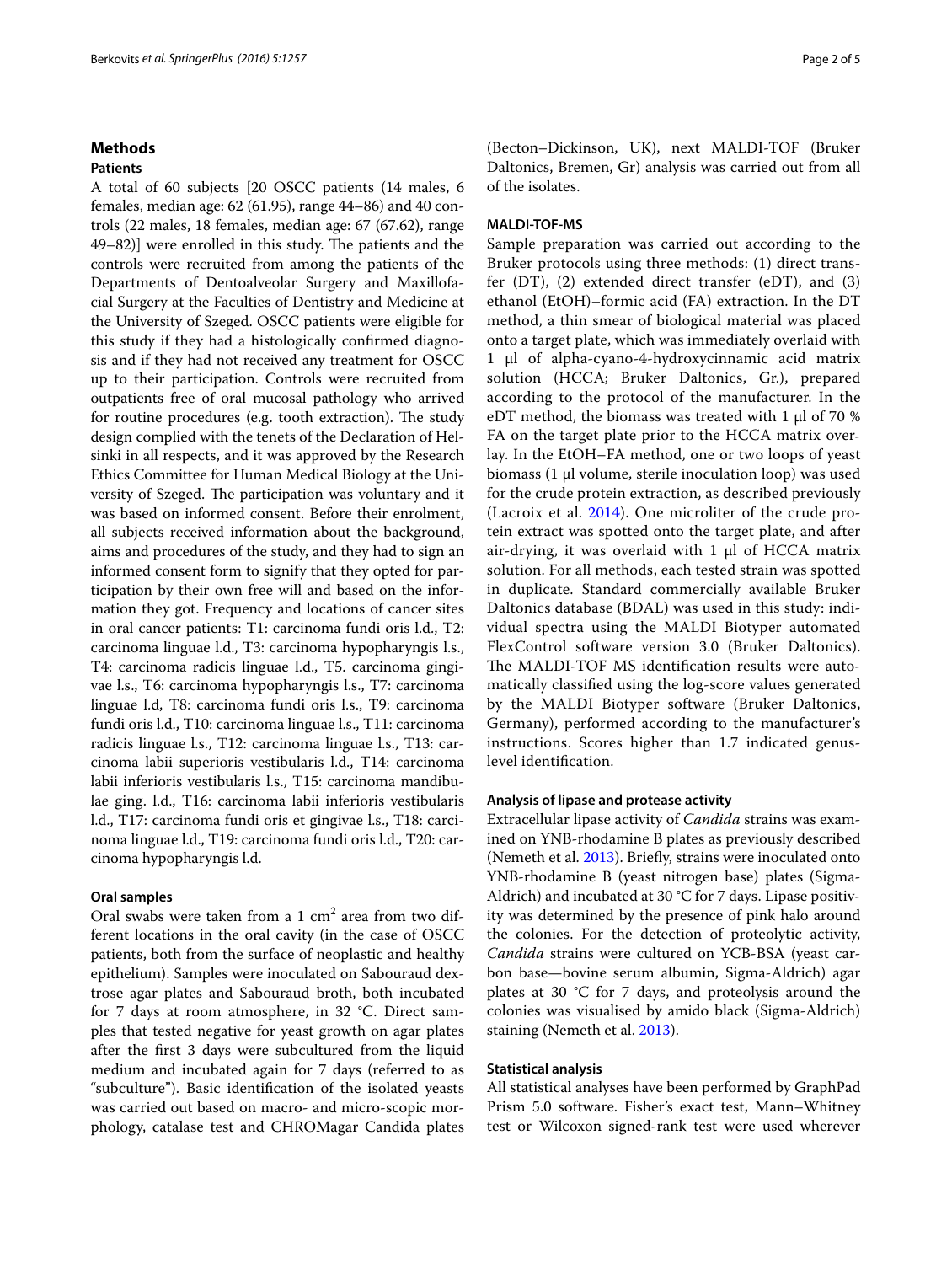appropriate. Differences between groups were considered significant at  $p < 0.05$ .

#### **Results**

20 patients with confirmed OSCC as well as 40 healthy controls were enrolled in the study. 18 (90 %) of the 20 OSCC patients and 12 (30 %) of the healthy controls had yeast isolated from their oral cavity (Table [1](#page-2-0)), indicating that the frequency of oral yeast colonization was significantly higher in OSCC patients compared to the control group (Fisher's exact test,  $p < 0.0001$ ). Furthermore, OSCC patients had a significantly higher average fungal burden (mean  $\pm$  SEM, 73.08  $\pm$  33.39 CFU/ cm<sup>2</sup>) in their oral cavity compared to healthy individuals  $(1.10 \pm 0.78 \text{ CFU/cm}^2, \text{Fig. 1a})$  $(1.10 \pm 0.78 \text{ CFU/cm}^2, \text{Fig. 1a})$  $(1.10 \pm 0.78 \text{ CFU/cm}^2, \text{Fig. 1a})$ , and samples taken from the neoplastic surface contained more yeast cells  $(77.38 \pm 38.53 \text{ CFU/cm}^2)$  compared to the swabs taken from the healthy epithelium of the same individual  $(28.58 \pm 19.18 \text{ CFU/cm}^2, \text{Fig. 1b}).$  $(28.58 \pm 19.18 \text{ CFU/cm}^2, \text{Fig. 1b}).$  $(28.58 \pm 19.18 \text{ CFU/cm}^2, \text{Fig. 1b}).$  To assess the spectrum of yeast genera present in the oral cavity of healthy or OSCC patients, samples were subjected to peptide mass fingerprinting by matrix-associated laser desorption/ ionization-time of flight-mass spectrometry (MALDI-TOF-MS). While the predominant fungal genus present in the oral cavity of both healthy and OSCC patients was *Candida*, we found that there was a higher diversity of yeasts in the oral swabs of cancer patients compared to healthy controls (Table [2](#page-2-2)). As the secretion of hydrolytic enzymes is an important virulence factor of *Candida* spp. (Nemeth et al. [2013;](#page-4-5) Stehr et al. [2004;](#page-4-6) Trofa et al. [2009](#page-4-7); Monod and Borg-von [2002\)](#page-4-8), we also examined whether the higher colonisation rate in the oral cavities of OSCC patients is associated with an increased prevalence of *Candida* strains with hydrolytic enzyme activity. To analyse the enzyme profiles of *Candida* strains, we have randomly chosen 40 isolates from healthy controls and 140 isolates from OSCC patients and tested their extracellular lipase and protease activity. However, we found that the enzyme production of isolates derived from the two different patient group did not differ significantly (Table [3](#page-3-1)).

<span id="page-2-0"></span>**Table 1 Prevalence of oral yeast carriage in OSCC patients and healthy controls**

| Oral yeast carriage           | Positive, N (%) | Negative, $N$ (%) |
|-------------------------------|-----------------|-------------------|
| Control patients ( $n = 40$ ) |                 |                   |
| Original sample               | 3(7.5)          | 37 (92.5)         |
| Subculture                    | 12(30)          | 28(70)            |
| OSCC patients ( $n = 20$ )    |                 |                   |
| Original sample               | 10 (50)         | 10 (50)           |
| Subculture                    | 18 (90)         | 2(10)             |



<span id="page-2-2"></span><span id="page-2-1"></span>**Table 2 Yeast genera identified in OSCC and control samples based on MALDI-TOF–MS analysis**

| Genus                      | No. of isolates (%) |                 |  |  |  |
|----------------------------|---------------------|-----------------|--|--|--|
|                            | Control $(N = 12)$  | $OSCC (N = 22)$ |  |  |  |
| Candida                    | 10 (83.3)           | 15(68.2)        |  |  |  |
| Rhodotorula                |                     | 2(9.1)          |  |  |  |
| Saccharomyces              |                     | 2(9.1)          |  |  |  |
| Kloeckera                  |                     | 1(4.5)          |  |  |  |
| Other yeast (unidentified) | 2(16.7)             | 2(9.1)          |  |  |  |

# **Discussion**

*Candida* infection has long been implicated in cancer development, particularly in malignancies affecting the oral epithelium (Mohd et al. [2010\)](#page-4-1). In this study, we found that the level of oral yeast carriage is significantly higher in patients with OSCC. It has been previously shown that there is positive association between oral yeast carriage and epithelial carcinoma (Nagy et al. [1998](#page-4-9); Barrett et al. [1998;](#page-3-2) McCullough et al. [2002;](#page-4-10) Jahanshahi and Shirani [2015](#page-4-11); Alnuaimi et al. [2015\)](#page-3-3). Although the underlying mechanisms of how *Candida* species might promote carcinogenesis are still obscure, multiple mechanisms have been suggested to contribute to cancer development. These include the secretion of potential carcinogens, conversion of procarcinogens, damage of epithelial barriers by secreted proteolytic enzymes as well as the ability to induce chronic inflammation (Mohd et al. [2010\)](#page-4-1). In a mouse model of carcinogensis, *C. albicans* infection has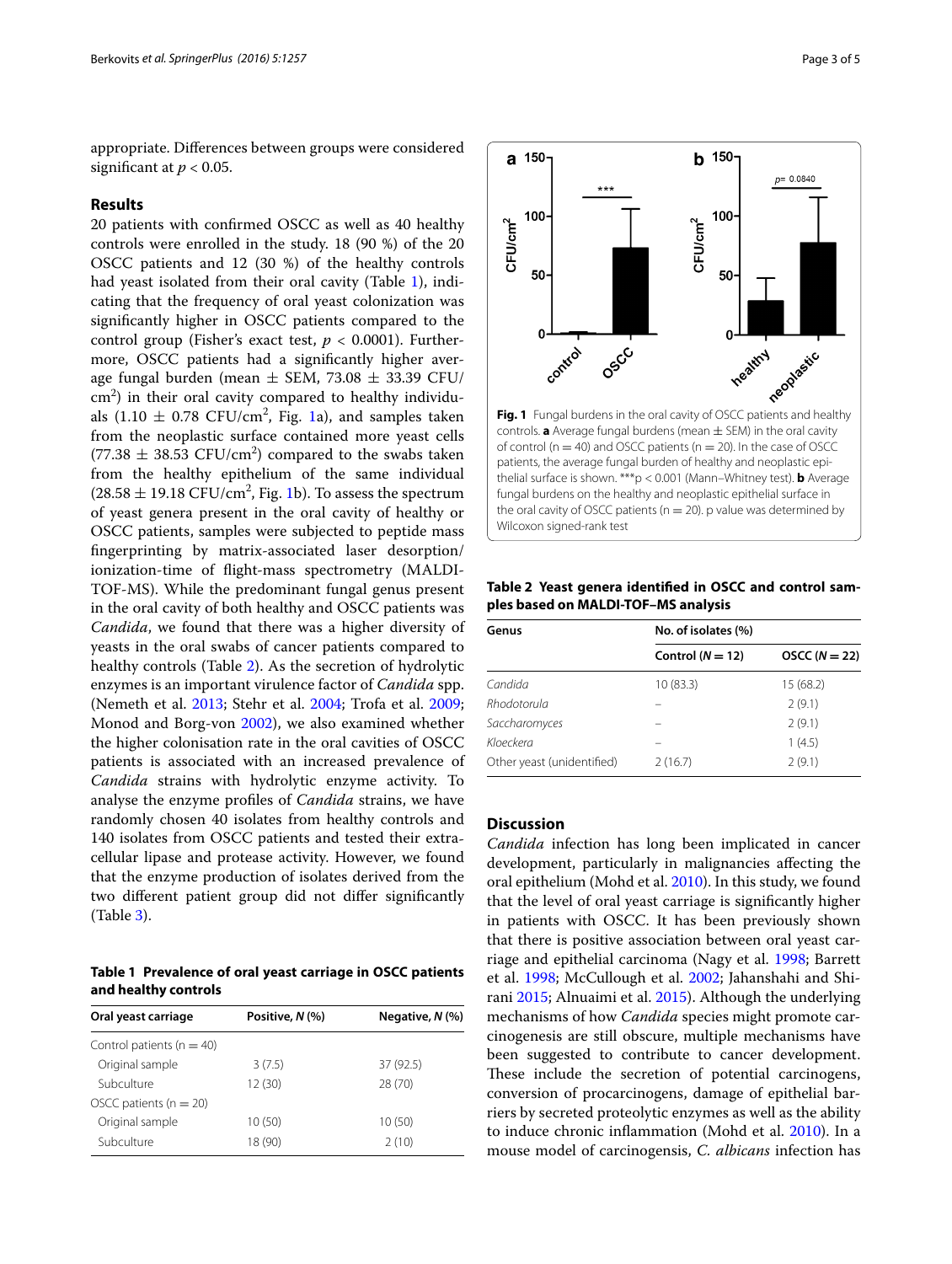| No. of isolates (%) | $lip+$ | $lip-$ | $prot+$ | $prot-$ | $lip+$ /prot $+$ | $lip+$ /prot $-$ | $lip-/prot+$ | $lip-/prot-$ |
|---------------------|--------|--------|---------|---------|------------------|------------------|--------------|--------------|
|                     |        |        |         |         |                  |                  |              |              |
| Control $(N = 40)$  |        |        |         |         |                  |                  |              |              |
| N                   | 13     | 27     | 15      | 25      | 6                |                  | $\mathsf{Q}$ | 18           |
| %                   | 32.5   | 67.5   | 37.5    | 62.5    | 15               | 17.5             | 22.5         | 45           |
| $OSCC (N = 140)$    |        |        |         |         |                  |                  |              |              |
| N                   | 53     | 87     | 66      | 74      | 37               | 16               | 29           | 58           |
| $\%$                | 37.86  | 62.14  | 47.14   | 52.86   | 26.43            | 11.43            | 20.71        | 41.43        |

<span id="page-3-1"></span>**Table 3 Extracellular lipase/protease activity of** *Candida* **strains isolated from OSCC or control patients**

been shown to promote the development of 4 nitroquinoline 1-oxide (4NQO)-induced oral epithelial dysplasia, although the infection alone led only to the formation of hyperplastic lesions (Dwivedi et al. [2009](#page-4-12)). Here we tested a large number of yeast isolates from OSCC and control patients for extracellular enzyme production and found that there is no association between the lipase/protease producing capacity of strains and the higher colonisation rate of neoplastic epithelium. This finding questions the role of fungal hydrolytic enzymes in the development of epithelial dysplasia, although further experiments are needed to thoroughly examine their effect on carcinogenesis. It has also been suggested that *Candida* infection is the consequence rather than the cause of malignant oral disorders, as the neoplastic epithelium represents an immunosuppressive microenvironment that may promote the survival of *Candida* spp. It has been recognized during the recent years that there is a delicate interplay between the innate immune system and commensal fungi that is responsible for maintaining the integrity of the mucosa. On the one hand, components of the innate immune system recognize the invading pathogens and limit the overgrowth of commensal fungi by intra- or extracellular killing (Romani [2011\)](#page-4-13). On the other hand, contact with commensal microbes induces tolerance, that limits host damage caused by excessive inflammation (Romani [2011](#page-4-13)). Interleukin-10 (IL-10) is one of the most effective mediators of immune tolerance and it has been shown that patients with chronic candidal diseases often present high levels of this cytokine (Romani [2011\)](#page-4-13). It has been shown that patients with OSCC have increased levels of salivary IL-10 and high expression of this cytokine in tumor cells has been associated with poor prognosis (Chen et al. [2013](#page-4-14); Aziz et al. [2015](#page-3-4)). Therefore, the antiinflammatory environment of neoplastic epithelium might support the proliferation of commensal yeasts by suppressing the activity of innate immune cells that are responsible for the limitation of microbial overgrowth. Using MALDI-TOF-MS analysis that represents a new and rapid method for the identification of yeasts in clinical samples (Pinto et al. [2011;](#page-4-15) Bader et al. [2011](#page-3-5)), we found

that in addition to higher fungal burdens, the spectrum of isolated yeast genera was wider in samples derived from OSCC patients compared to healthy controls. This finding further strengthens the notion that the altered microenvironment associated with tumorigenesis leads to the development of a more diverse oral microflora. In conclusion, our results reveal important differences in the oral fungal flora of OSCC patients compared to healthy individuals, although further research is needed to elucidate the etiologic relationship between *Candida* infection and carcinogenesis.

#### **Authors' contributions**

CSB, KN collected patient samples, CSB, JSZ, TD, UE performed experiments, UE, KN, AG designed experiments, AT, JSZ, AG analysed data, AT, AG prepared the manuscript. All authors read and approved the final manuscript.

#### **Author details**

<sup>1</sup> Department of Oral Surgery, University of Szeged, Tisza Lajos krt. 64, Szeged 6720, Hungary.<sup>2</sup> Department of Microbiology, University of Szeged, Közép fasor 52, Szeged 6726, Hungary. 3 Institute of Clinical Microbiology, University of Szeged, Semmelweis u. 6, Szeged 6725, Hungary.

#### **Acknowledgements**

AG was supported by Janos Bolyai Fellowship of the Hungarian Academy of Sciences. AG, AT, JSZ was supported by National Research, Development and Innovation Office – NKFIH NN 113153.

#### **Competing interests**

The authors declare that they have no competing interests.

Received: 20 December 2015 Accepted: 27 July 2016 Published online: 04 August 2016

#### **References**

- <span id="page-3-3"></span>Alnuaimi AD et al (2015) Oral *Candida* colonization in oral cancer patients and its relationship with traditional risk factors of oral cancer: a matched casecontrol study. Oral Oncol 51(2):139–145
- <span id="page-3-4"></span>Aziz S et al (2015) Salivary immunosuppressive cytokines IL-10 and IL-13 are significantly elevated in oral squamous cell carcinoma patients. Cancer Invest 33(7):318–328
- <span id="page-3-5"></span>Bader O et al (2011) Improved clinical laboratory identification of human pathogenic yeasts by matrix-assisted laser desorption ionization time-offlight mass spectrometry. Clin Microbiol Infect 17(9):1359–1365
- <span id="page-3-2"></span>Barrett AW, Kingsmill VJ, Speight PM (1998) The frequency of fungal infection in biopsies of oral mucosal lesions. Oral Dis 4(1):26–31
- <span id="page-3-0"></span>Cawson RA (1966) Chronic oral candidiasis and leukoplakia. Oral Surg Oral Med Oral Pathol 22(5):582–591